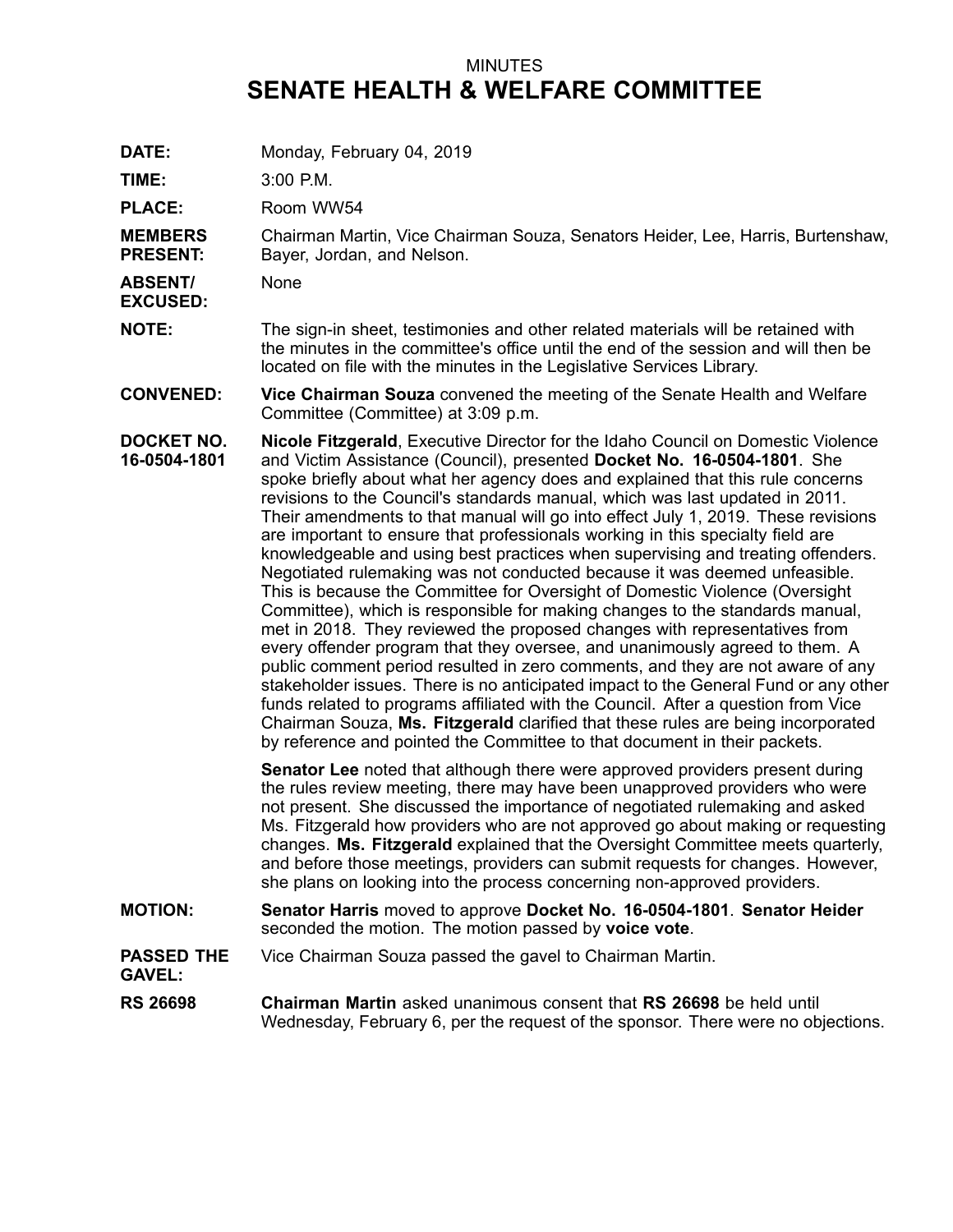- **S 1033 Senator Heider** presented **S 1033**, relating to anatomical gifts and to revise provisions regarding certain notification. He explained that this bill deals with notification in cases where <sup>a</sup> patrolman or <sup>a</sup> coroner finds someone who is deceased. As soon as reasonably possible, they must notify the local dispatch of the location where the deceased will be or has been transported to and include the deceased individual's name and date of birth, if known. Then, local dispatch must notify the Idaho State EMS communications center, which will in turn notify the appropriate donation agency. Notification to the appropriate donation agency is the overall purpose of this bill.
- **MOTION: Vice Chairman Souza** moved to send **S 1033** to the floor with <sup>a</sup> **do pass** recommendation. **Senator Bayer** seconded the motion. The motion passed by **voice vote**.
- **PRESENTATION: Rakesh Mohan**, Director of the Office of Performance Evaluations (OPE), began the presentation on the Southwest Idaho Treatment Center (SWITC) and the recent OPE report. He explained the concerns that have been raised over the last several years about state institutions that house people with intellectual disabilities and mental or behavioral health issues. Concerns were brought to the attention of legislators and stakeholders, with various stories in the media about conditions at SWITC, including cases of abuse and neglect. This prompted legislators to request <sup>a</sup> study, which was supported by the Department of Health and Welfare (DHW) as well as staff at SWITC and stakeholders. The resulting report states that the current operational model being used at SWITC is no longer tenable, and urges <sup>a</sup> collaborative attempt, with DHW, legislators, and stakeholders, to find <sup>a</sup> long-term solution that will be sustainable for that vulnerable population (see Attachment 1). **Director Mohan** introduced Ryan Langrill, Senior Evaluator for OPE, to continue presenting the report.

**Mr. Langrill** explained how the study request came to OPE, after issues came to light at SWITC in 2017 concerning abuse and neglect with staff. An additional problem was that the Department of Licensing and Certification found non-compliance issues, which threatened SWITC getting federal matching funds. He explained the various surveys and evaluations done in 2017 and 2018. The intent of the OPE study was to identify the root causes of issues at SWITC. **Mr. Langrill** provided <sup>a</sup> history of SWITC, how it has changed, and the decrease in clients and staff over the years, as well as the increasing difficulty in caring for patients. He noted that the downsizing of SWITC was <sup>a</sup> result of neglect by the DHW, which resulted in gaps both in the organization and in the treatment of clients. In addition, he explained how the buildings and facilities were not designed for their current mission; they are overly institutional, causing dangerous conditions for staff and clients. Despite acknowledgement of these problems in 2015 by the DHW, attempts to rebuild or improve the facility failed because they were unable to sell the 600 acres of land on which SWITC is located. However, the problem remained that the DHW did not have the proper facilities or services to care for or treat those with developmental disabilities who were assigned to them by the courts. **Mr. Langrill** stated that their first recommendation to the Legislature is to provide policy guidance for <sup>a</sup> long-term vision for crisis care in Idaho, and then to direct the DHW to develop that vision and determine SWITC's place in it.

**Mr. Langrill** also noted another problem, which was <sup>a</sup> system-wide issue, concerning background checks for staff. This issue led to their second recommendation: that the Legislature consider steps to ensure accusations of abuse of vulnerable adults are investigated and perpetrators are excluded from employment with them.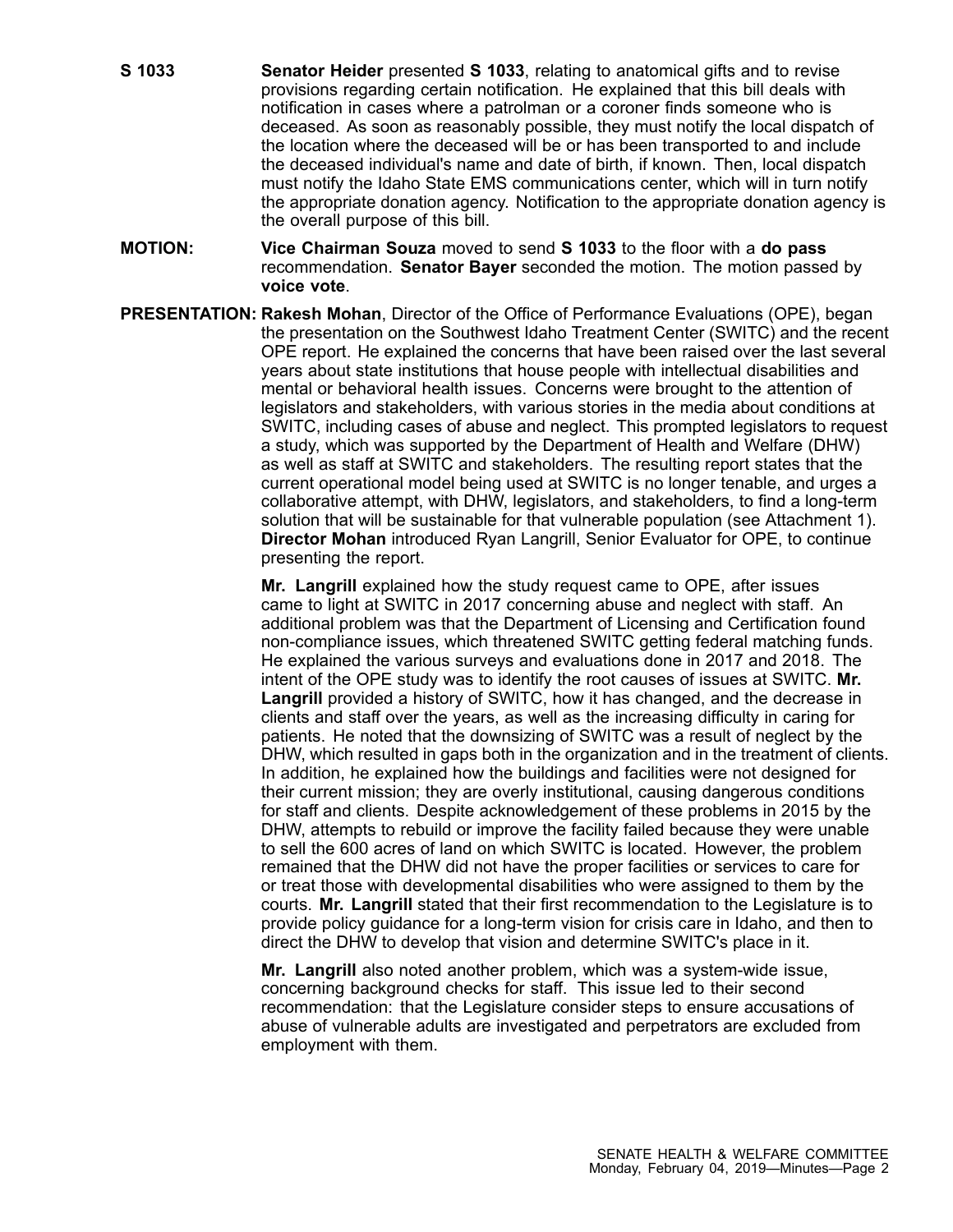**Mr. Langrill** discussed SWITC's urgent priorities that need to be addressed, including: staff trauma and injury; staff hiring and retention; focusing on direct care staff; urging the Llegislature to extend early retirement to staff who are at high risk of injury; moving away from <sup>a</sup> reactive approach to treatment; addressing training gaps; and changing the discharge process. He noted their concerns with SWITC's management and leadership revolve around organizational trauma and <sup>a</sup> flawed approach to problem solving. Some recent steps they have taken to address those priorities include: implementation of <sup>a</sup> new employee orientation training; increased staff pay; <sup>a</sup> new program manager from out of state; the development of <sup>a</sup> career ladder for staff; an improved relationship with adult protective services; and <sup>a</sup> new advisory board developed by DHW, which is made up of representatives from the courts, law enforcement, legislators, and other stakeholders.

**DISCUSSION: Vice Chairman Souza** asked how many buildings the state owns on the property and how many DHW controls or manages. **Mr. Langrill** replied that most of the 600 plus acres are leased, including for two golf courses. Approximately 20 buildings are on the 80 acres that SWITC has not leased, including buildings that are no longer in use. **Vice Chairman Souza** then asked about the number of staff employed per client. **Mr. Langrill** replied that the ratio is approximately four to one and explained why. He confirmed that the annual cost for all clients is approximately \$11 million.

> **Senator Nelson** asked Mr. Langrill to describe the educational or other qualifications of SWITC's direct care staff. He replied that <sup>a</sup> high school degree is required, and most have experience in the long-term care industry or other care-giving areas. **Mr. Langrill** and **Senator Harris** discussed the facilities and their maintenance issues, the zoning issues for the land, and attempts to sell the land.

> **Senator Lee** asked him to address similarities between this report other institutional reports that have been released, that reflect an organizational or cultural problem which makes it difficult for these institutions to get the attention they need. **Mr. Langrill** discussed attempts, such as with child welfare, to create <sup>a</sup> culture of accountability. He believes that in order for SWITC to get out of its cycle of organizational trauma, the DHW needs to develop <sup>a</sup> strategic plan and <sup>a</sup> quality improvement process. **Director Rakesh** closed the presentation and said the Director of DHW would be able to address more questions.

> **Senator Burtenshaw** expressed his shock at the report, and concern that more wasn't being done to address these problems. For instance, some of the land being leased was rented out for a fraction of its value. He reiterated the need for the Legislature to step up to the challenge. **Senator Jordan** shared her appreciation for Senator Burtenshaw's remarks and noted that she believes they need to focus on funding allocation and the land issue. **Chairman Martin** asked Dave Jeppesen, Director of the DHW, to come forward to talk about the future of SWITC.

> **Director Jeppesen** acknowledged that SWITC and the contents of this report were <sup>a</sup> serious issue and high on his priority list. Facility management is <sup>a</sup> major concern, and they've made some progress but it isn't enough. He said that the report Mr. Langrill presented shows they're stable enough right now to continue operating, but still need to figure out the right solution in terms of funding, facility management, and treatment solutions. The new model for individuals with intellectual disabilities is community-based treatment and integration, not institutionalization. However, the small number of people who don't fit into that model fall into <sup>a</sup> treatment gap. The DHW and SWITC have been trying to fix that gap with the wrong treatment and facility solution. They need <sup>a</sup> facility that's built to handle that small population in <sup>a</sup> financially sustainable way. He said an advisory committee made up of mental health experts, disability experts, and various departments and councils throughout the state was formed and will have its first meeting soon to make progress on their goals. He noted he will soon be meeting with various people, including the City of Nampa and legislators, to work on solving the land issue and hopefully provide <sup>a</sup>